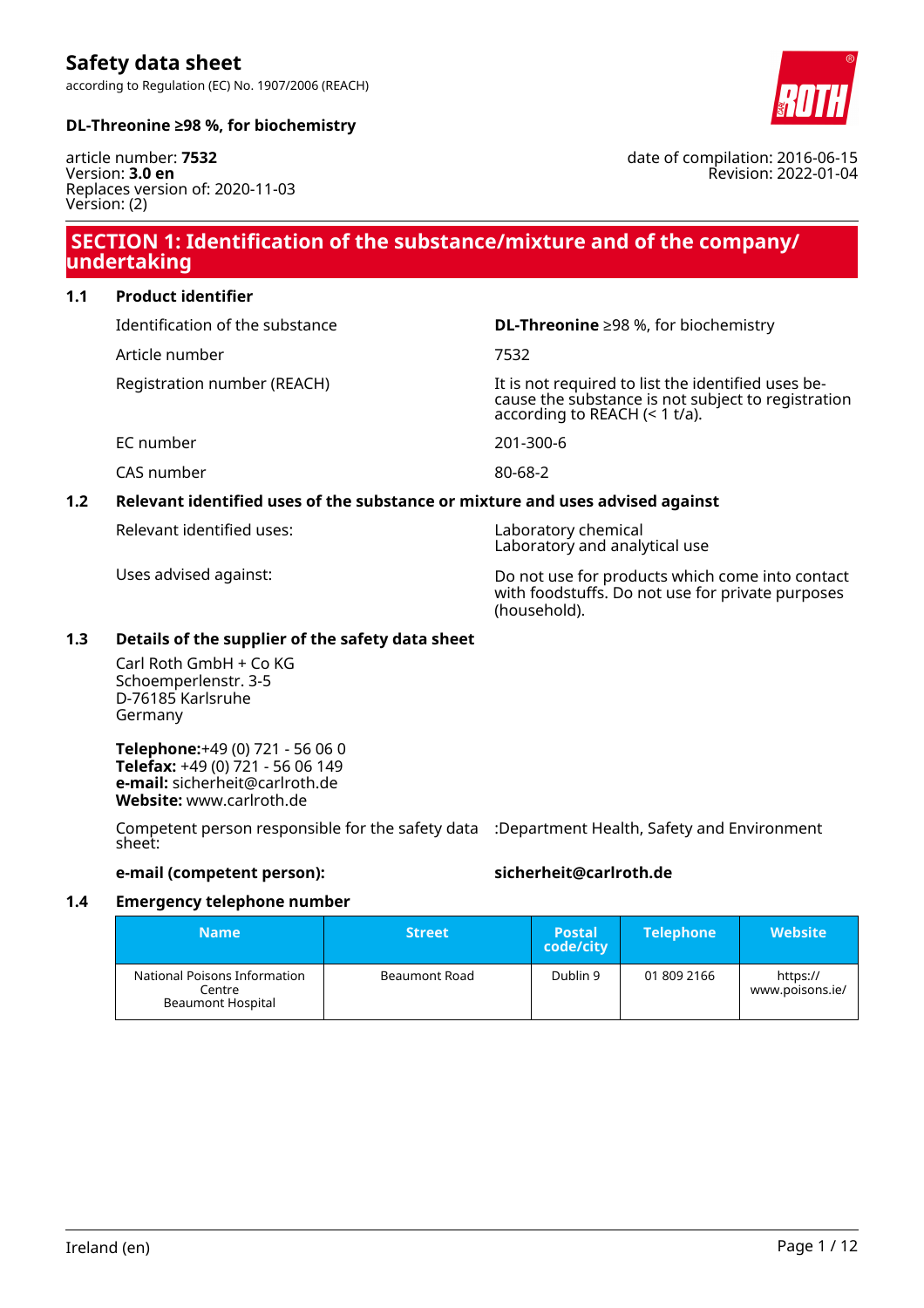according to Regulation (EC) No. 1907/2006 (REACH)



# **DL-Threonine ≥98 %, for biochemistry**

article number: **7532**

# **SECTION 2: Hazards identification**

# **2.1 Classification of the substance or mixture**

#### **Classification according to Regulation (EC) No 1272/2008 (CLP)**

This substance does not meet the criteria for classification in accordance with Regulation No 1272/ 2008/EC.

# **2.2 Label elements**

# **Labelling according to Regulation (EC) No 1272/2008 (CLP)**

not required

# **2.3 Other hazards**

#### **Results of PBT and vPvB assessment**

According to the results of its assessment, this substance is not a PBT or a vPvB.

# **SECTION 3: Composition/information on ingredients**

#### **3.1 Substances**

| Name of substance | DL-Threonine     |
|-------------------|------------------|
| Molecular formula | $C_4H_9NO_3$     |
| Molar mass        | 119,1 $9/_{mol}$ |
| CAS No            | 80-68-2          |
| EC No             | 201-300-6        |

# **SECTION 4: First aid measures**

# **4.1 Description of first aid measures**



# **General notes**

No special measures are necessary.

#### **Following inhalation**

Provide fresh air.

# **Following skin contact**

Rinse skin with water/shower.

# **Following eye contact**

Rinse cautiously with water for several minutes.

# **Following ingestion**

Rinse mouth. Call a doctor if you feel unwell.

- **4.2 Most important symptoms and effects, both acute and delayed** Symptoms and effects are not known to date.
- **4.3 Indication of any immediate medical attention and special treatment needed** none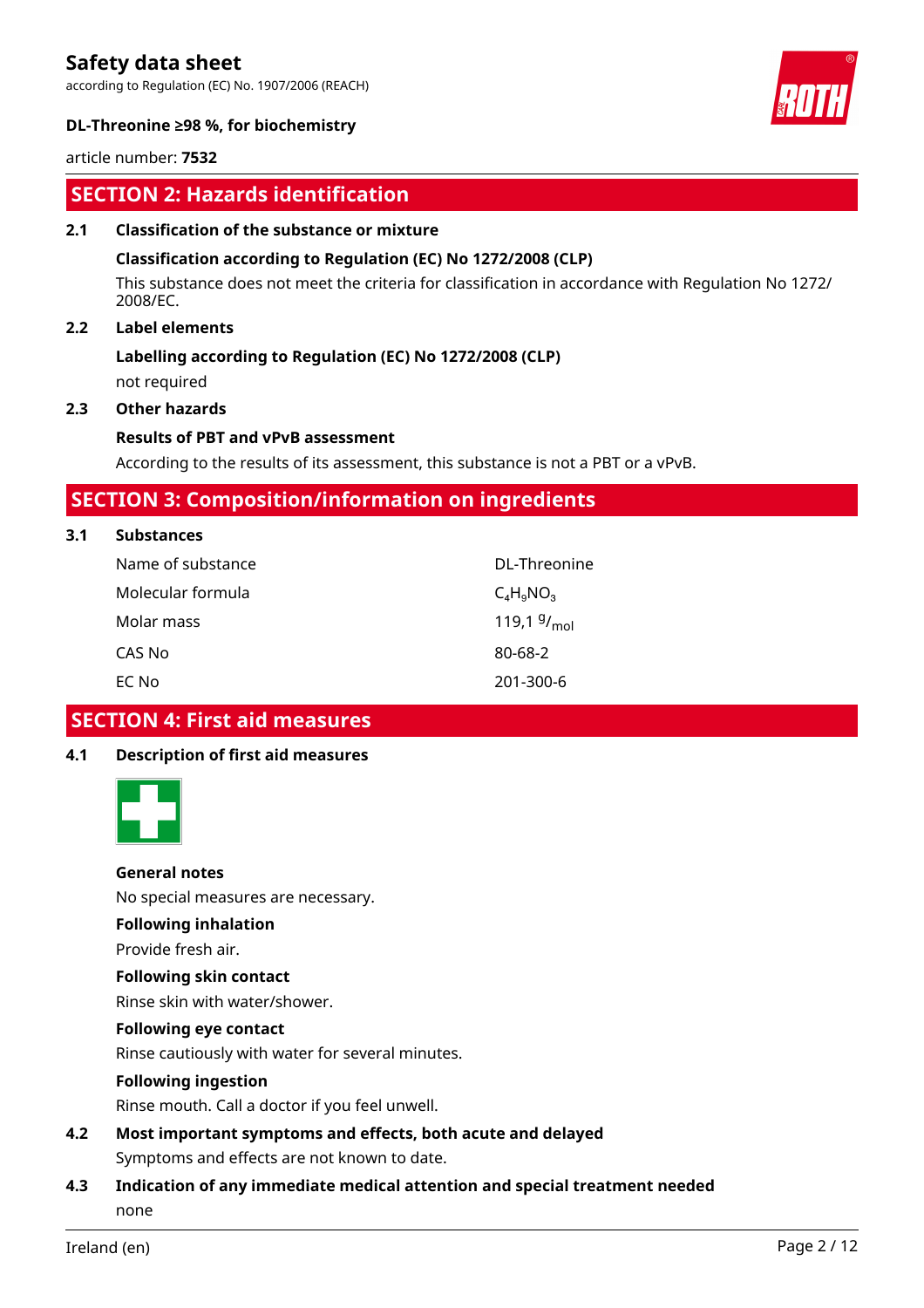according to Regulation (EC) No. 1907/2006 (REACH)



# **DL-Threonine ≥98 %, for biochemistry**

article number: **7532**

# **SECTION 5: Firefighting measures**

# **5.1 Extinguishing media**



# **Suitable extinguishing media**

co-ordinate firefighting measures to the fire surroundings water, foam, alcohol resistant foam, dry extinguishing powder, ABC-powder

# **Unsuitable extinguishing media**

water jet

# **5.2 Special hazards arising from the substance or mixture**

Combustible.

# **Hazardous combustion products**

In case of fire may be liberated: Nitrogen oxides (NOx), Carbon monoxide (CO), Carbon dioxide (CO₂)

# **5.3 Advice for firefighters**

In case of fire and/or explosion do not breathe fumes. Fight fire with normal precautions from a reasonable distance. Wear self-contained breathing apparatus.

# **SECTION 6: Accidental release measures**

**6.1 Personal precautions, protective equipment and emergency procedures**



# **For non-emergency personnel**

Control of dust.

# **6.2 Environmental precautions**

Keep away from drains, surface and ground water.

# **6.3 Methods and material for containment and cleaning up**

# **Advice on how to contain a spill**

Covering of drains. Take up mechanically.

# **Advice on how to clean up a spill**

Take up mechanically.

# **Other information relating to spills and releases**

Place in appropriate containers for disposal.

# **6.4 Reference to other sections**

Hazardous combustion products: see section 5. Personal protective equipment: see section 8. Incompatible materials: see section 10. Disposal considerations: see section 13.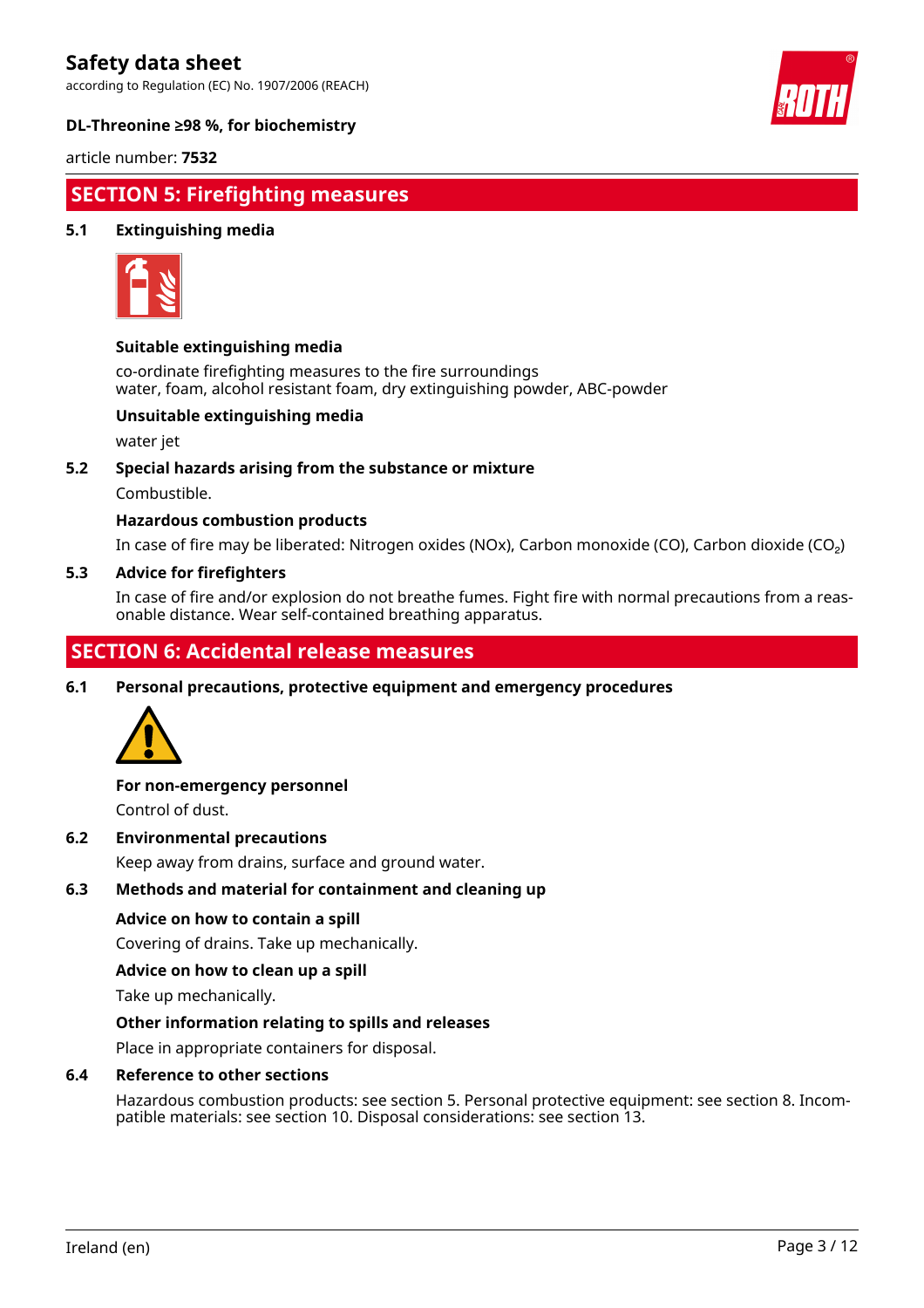according to Regulation (EC) No. 1907/2006 (REACH)



# **DL-Threonine ≥98 %, for biochemistry**

article number: **7532**

# **SECTION 7: Handling and storage**

# **7.1 Precautions for safe handling**

No special measures are necessary.

# **Advice on general occupational hygiene**

Keep away from food, drink and animal feedingstuffs.

# **7.2 Conditions for safe storage, including any incompatibilities**

Store in a dry place.

# **Incompatible substances or mixtures**

Observe hints for combined storage.

# **Consideration of other advice:**

# **Ventilation requirements**

Use local and general ventilation.

# **Specific designs for storage rooms or vessels**

Recommended storage temperature: 15 – 25 °C

# **7.3 Specific end use(s)**

No information available.

# **SECTION 8: Exposure controls/personal protection**

# **8.1 Control parameters**

# **National limit values**

# **Occupational exposure limit values (Workplace Exposure Limits)**

| <b>Coun</b><br>try | <b>Name of agent</b> | <b>CAS No</b> | Identifi-<br>ler. | <b>TWA</b><br>$\begin{bmatrix} \mathsf{mg}/\ \mathsf{m}^3 \end{bmatrix}$ | <b>STEL</b><br>$\mathsf{[mq]}$<br>m <sup>3</sup> | Ceil-<br>ing-C<br>[m̃g/<br>m <sup>3</sup> ] | Nota-<br><b>tion</b> | <b>Source</b>           |
|--------------------|----------------------|---------------|-------------------|--------------------------------------------------------------------------|--------------------------------------------------|---------------------------------------------|----------------------|-------------------------|
| IE                 | dusts non-specific   |               | <b>OELV</b>       | 10                                                                       |                                                  |                                             |                      | S.I. No. 619<br>of 2001 |
| IE                 | dusts non-specific   |               | <b>OELV</b>       | 4                                                                        |                                                  |                                             |                      | S.I. No. 619<br>of 2001 |

**Notation**

Ceiling-C Ceiling value is a limit value above which exposure should not occur

i Inhalable fraction

r Respirable fraction<br>STEL Short-term exposure Resphasic maction<br>Short-term exposure limit: a limit value above which exposure should not occur and which is related to a 15minute period (unless otherwise specified)

TWA Time-weighted average (long-term exposure limit): measured or calculated in relation to a reference period of 8 hours time-weighted average (unless otherwise specified)

# **8.2 Exposure controls**

# **Individual protection measures (personal protective equipment)**

# **Eye/face protection**



Use safety goggle with side protection.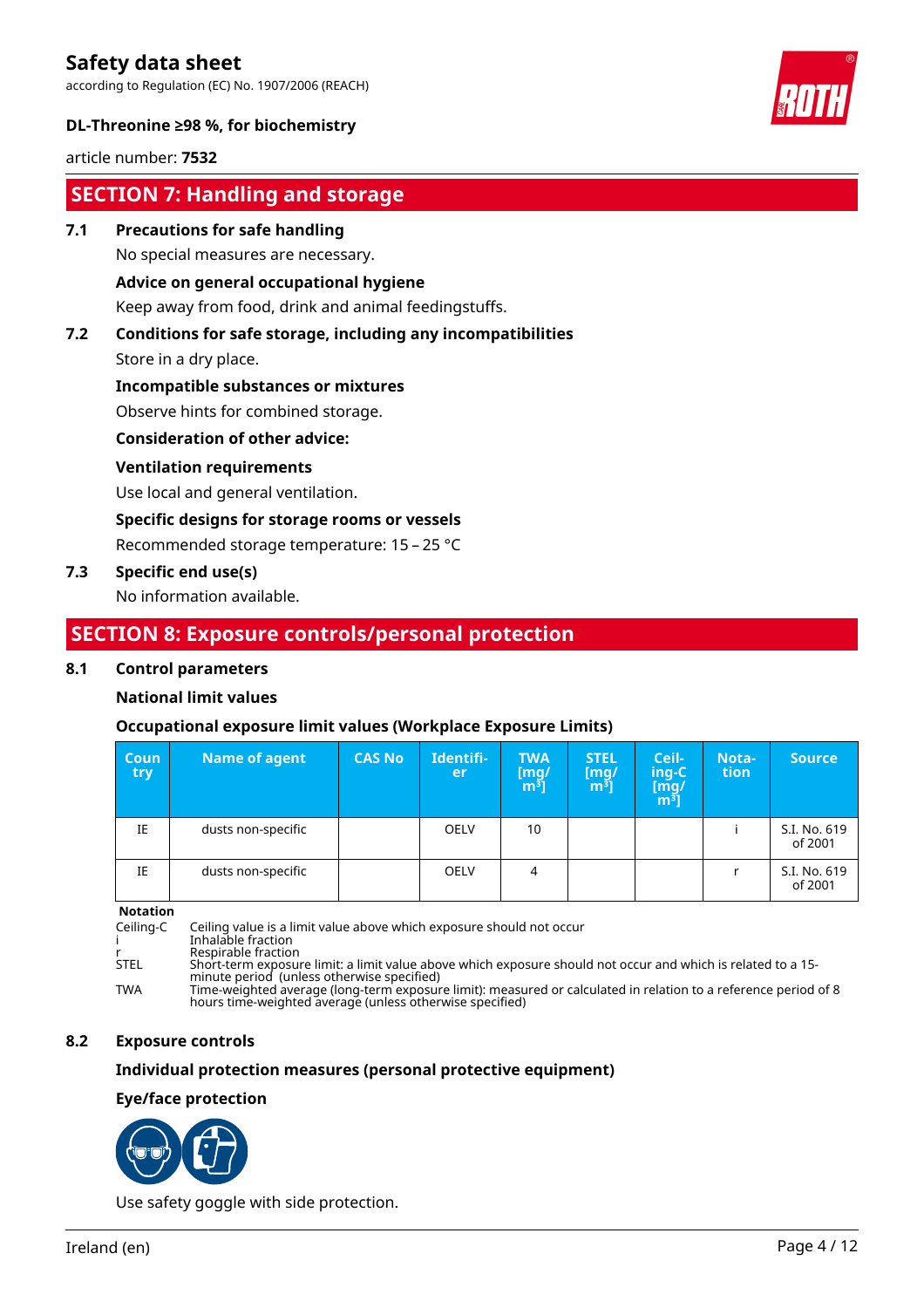according to Regulation (EC) No. 1907/2006 (REACH)

# **DL-Threonine ≥98 %, for biochemistry**

article number: **7532**

#### **Skin protection**



# **• hand protection**

Wear suitable gloves. Chemical protection gloves are suitable, which are tested according to EN 374.

#### **• type of material**

NBR (Nitrile rubber)

#### **• material thickness**

>0,11 mm

# **• breakthrough times of the glove material**

>480 minutes (permeation: level 6)

#### **• other protection measures**

Take recovery periods for skin regeneration. Preventive skin protection (barrier creams/ointments) is recommended.

#### **Respiratory protection**



Respiratory protection necessary at: Dust formation. Particulate filter device (EN 143). P1 (filters at least 80 % of airborne particles, colour code: White).

#### **Environmental exposure controls**

Keep away from drains, surface and ground water.

# **SECTION 9: Physical and chemical properties**

# **9.1 Information on basic physical and chemical properties**

| Physical state                                              | solid                                                        |
|-------------------------------------------------------------|--------------------------------------------------------------|
| Form                                                        | powder                                                       |
| Colour                                                      | white                                                        |
| Odour                                                       | odourless                                                    |
| Melting point/freezing point                                | ~245 °C (slow decomposition)                                 |
| Boiling point or initial boiling point and boiling<br>range | not determined                                               |
| Flammability                                                | this material is combustible, but will not ignite<br>readily |
| Lower and upper explosion limit                             | not determined                                               |
| Flash point                                                 | not applicable                                               |
| Auto-ignition temperature                                   | not determined                                               |
|                                                             |                                                              |
| Decomposition temperature                                   | 253 °C                                                       |

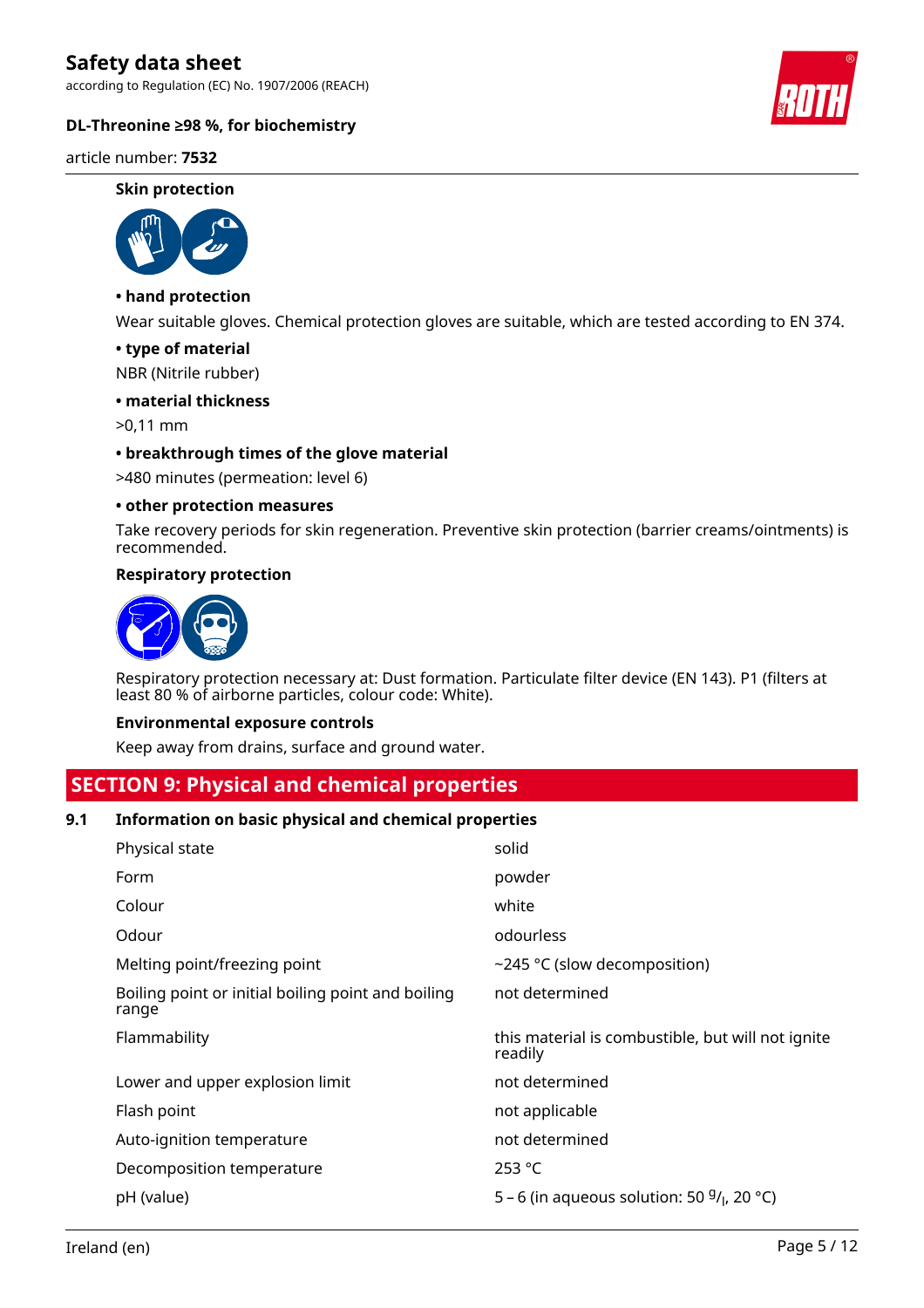according to Regulation (EC) No. 1907/2006 (REACH)



# **DL-Threonine ≥98 %, for biochemistry**

#### article number: **7532**

|     | Kinematic viscosity                                    | not relevant                                                   |
|-----|--------------------------------------------------------|----------------------------------------------------------------|
|     | Solubility(ies)                                        |                                                                |
|     | Water solubility                                       | 200 $9/1$ at 25 °C                                             |
|     | Partition coefficient                                  |                                                                |
|     | Partition coefficient n-octanol/water (log value):     | $-3,04$                                                        |
|     | Vapour pressure                                        | not determined                                                 |
|     | Density and/or relative density                        |                                                                |
|     | Density                                                | not determined                                                 |
|     | Relative vapour density                                | information on this property is not available                  |
|     | Particle characteristics                               | No data available.                                             |
|     | Other safety parameters                                |                                                                |
|     | Oxidising properties                                   | none                                                           |
| 9.2 | <b>Other information</b>                               |                                                                |
|     | Information with regard to physical hazard<br>classes: | hazard classes acc. to GHS<br>(physical hazards): not relevant |
|     | Other safety characteristics:                          | There is no additional information.                            |
|     |                                                        |                                                                |

# **SECTION 10: Stability and reactivity**

# **10.1 Reactivity**

The product in the delivered form is not dust explosion capable; the enrichment of fine dust however leads to the danger of dust explosion.

# **10.2 Chemical stability**

The material is stable under normal ambient and anticipated storage and handling conditions of temperature and pressure.

# **10.3 Possibility of hazardous reactions**

**Violent reaction with:** strong oxidiser

# **10.4 Conditions to avoid**

Keep away from heat. Decompostion takes place from temperatures above: 253 °C.

# **10.5 Incompatible materials**

There is no additional information.

# **10.6 Hazardous decomposition products**

Hazardous combustion products: see section 5.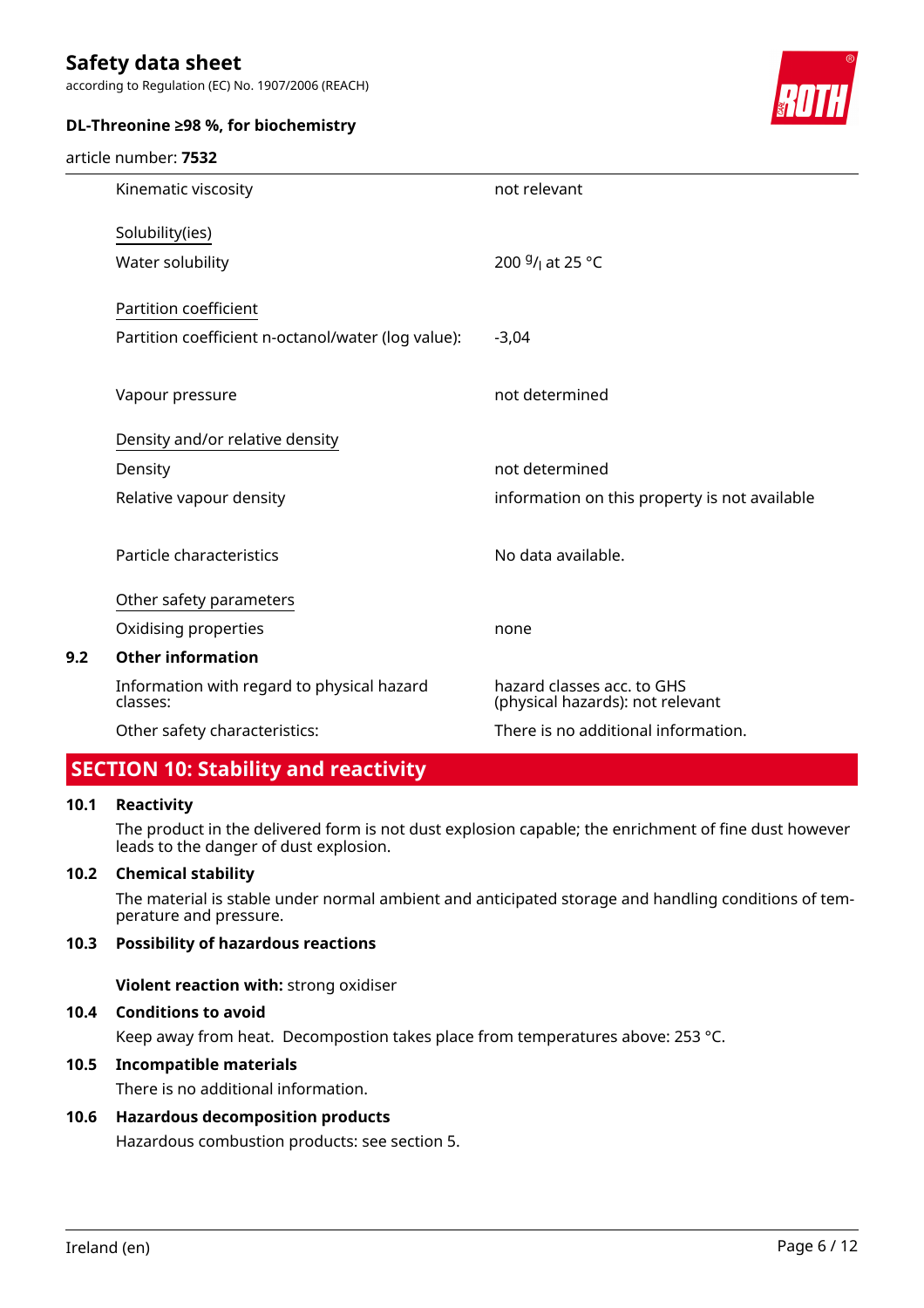according to Regulation (EC) No. 1907/2006 (REACH)



# **DL-Threonine ≥98 %, for biochemistry**

# article number: **7532**

# **SECTION 11: Toxicological information**

# **11.1 Information on hazard classes as defined in Regulation (EC) No 1272/2008**

# **Classification according to GHS (1272/2008/EC, CLP)**

This substance does not meet the criteria for classification in accordance with Regulation No 1272/ 2008/EC.

# **Acute toxicity**

Shall not be classified as acutely toxic.

# **Skin corrosion/irritation**

Shall not be classified as corrosive/irritant to skin.

#### **Serious eye damage/eye irritation**

Shall not be classified as seriously damaging to the eye or eye irritant.

# **Respiratory or skin sensitisation**

Shall not be classified as a respiratory or skin sensitiser.

# **Germ cell mutagenicity**

Shall not be classified as germ cell mutagenic.

# **Carcinogenicity**

Shall not be classified as carcinogenic.

#### **Reproductive toxicity**

Shall not be classified as a reproductive toxicant.

# **Specific target organ toxicity - single exposure**

Shall not be classified as a specific target organ toxicant (single exposure).

# **Specific target organ toxicity - repeated exposure**

Shall not be classified as a specific target organ toxicant (repeated exposure).

#### **Aspiration hazard**

Shall not be classified as presenting an aspiration hazard.

# **Symptoms related to the physical, chemical and toxicological characteristics**

# **• If swallowed**

Data are not available.

# **• If in eyes**

Data are not available.

# **• If inhaled**

Data are not available.

# **• If on skin**

Data are not available.

# **• Other information**

Health effects are not known. This information is based upon the present state of our knowledge.

# **11.2 Endocrine disrupting properties**

Not listed.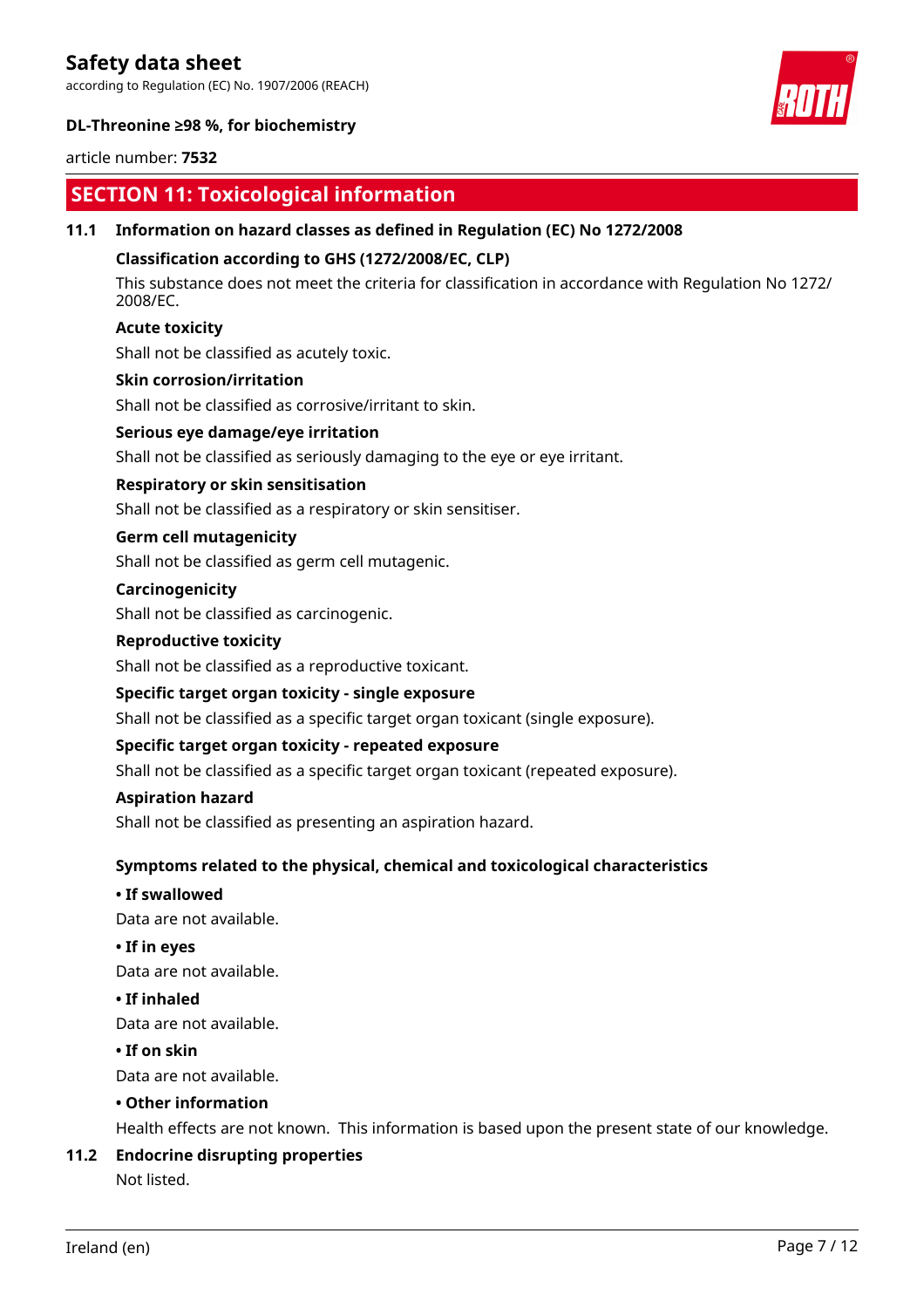according to Regulation (EC) No. 1907/2006 (REACH)



# **DL-Threonine ≥98 %, for biochemistry**

article number: **7532**

# **11.3 Information on other hazards**

There is no additional information.

# **SECTION 12: Ecological information**

#### **12.1 Toxicity**

Shall not be classified as hazardous to the aquatic environment.

#### **Biodegradation**

Data are not available.

#### **12.2 Process of degradability**

Theoretical Oxygen Demand with nitrification: 1,545 <sup>mg</sup>/<sub>mg</sub> Theoretical Oxygen Demand: 1,074 <sup>mg</sup>/<sub>mg</sub> Theoretical Carbon Dioxide: 1,478 mg/mg

#### **12.3 Bioaccumulative potential**

Does not significantly accumulate in organisms.

| n-octanol/water (log KOW) | $-3,04$ |
|---------------------------|---------|
|---------------------------|---------|

#### **12.4 Mobility in soil**

Data are not available.

# **12.5 Results of PBT and vPvB assessment**

Data are not available.

- **12.6 Endocrine disrupting properties** Not listed.
- **12.7 Other adverse effects**

Data are not available.

# **SECTION 13: Disposal considerations**

# **13.1 Waste treatment methods**



Consult the appropriate local waste disposal expert about waste disposal.

#### **Sewage disposal-relevant information**

Do not empty into drains.

# **13.2 Relevant provisions relating to waste**

The allocation of waste identity numbers/waste descriptions must be carried out according to the EEC, specific to the industry and process. Waste catalogue ordinance (Germany).

#### **13.3 Remarks**

Waste shall be separated into the categories that can be handled separately by the local or national waste management facilities. Please consider the relevant national or regional provisions.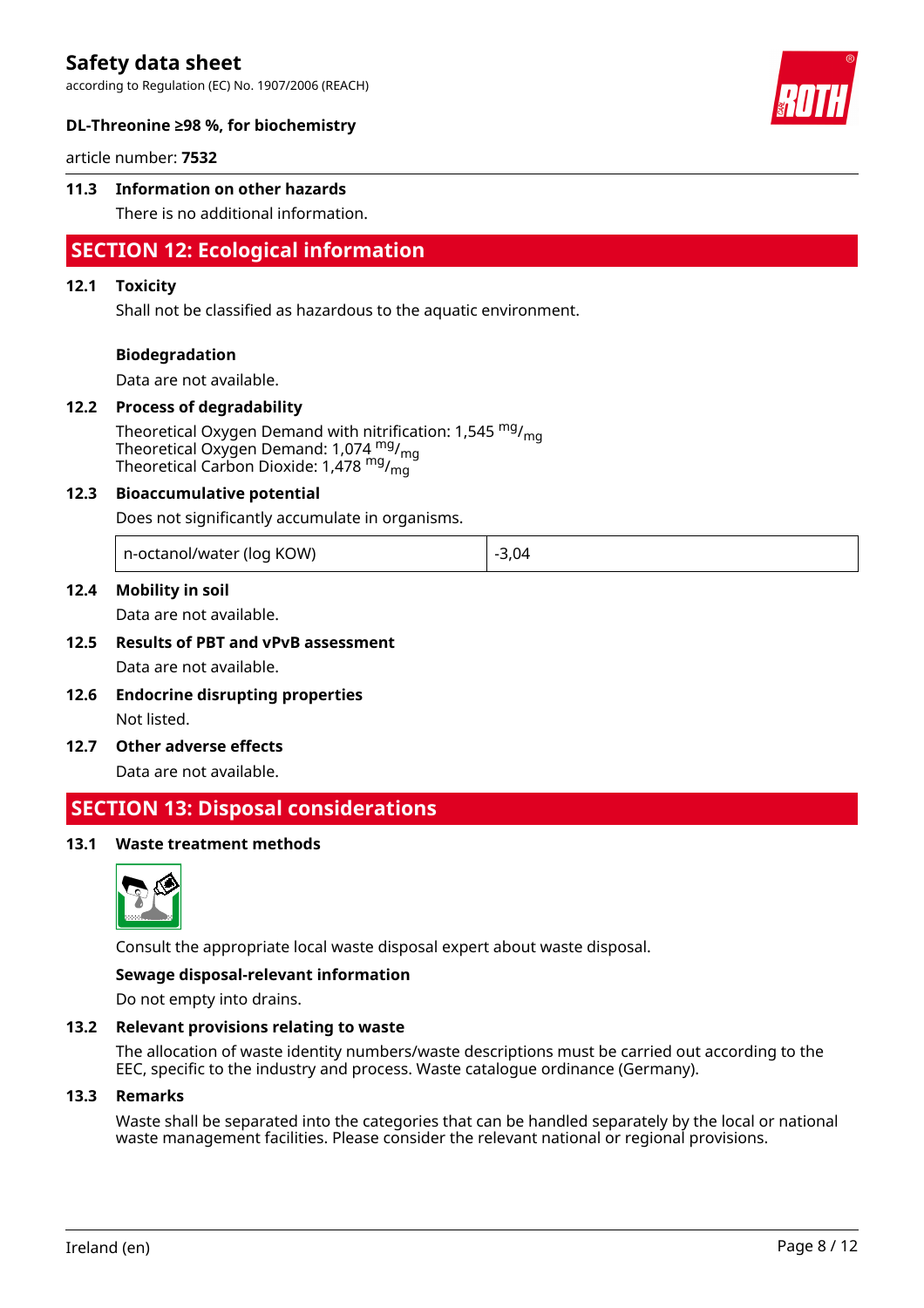according to Regulation (EC) No. 1907/2006 (REACH)



article number: **7532**

# **SECTION 14: Transport information**

- 
- **14.2 UN proper shipping name** not assigned
- **14.3 Transport hazard class(es)** none
- **14.4 Packing group not assigned**
- 

# **14.1 UN number or ID number not subject to transport regulations**

**14.5 Environmental hazards** non-environmentally hazardous acc. to the dangerous goods regulations

# **14.6 Special precautions for user** There is no additional information.

# **14.7 Maritime transport in bulk according to IMO instruments**

The cargo is not intended to be carried in bulk.

# **14.8 Information for each of the UN Model Regulations**

**Transport of dangerous goods by road, rail and inland waterway (ADR/RID/ADN) - Additional information**

Not subject to ADR, RID and ADN.

**International Maritime Dangerous Goods Code (IMDG) - Additional information** Not subject to IMDG.

**International Civil Aviation Organization (ICAO-IATA/DGR) - Additional information** Not subject to ICAO-IATA.

# **SECTION 15: Regulatory information**

**15.1 Safety, health and environmental regulations/legislation specific for the substance or mixture**

**Relevant provisions of the European Union (EU)**

**Restrictions according to REACH, Annex XVII**

not listed

**List of substances subject to authorisation (REACH, Annex XIV)/SVHC - candidate list** Not listed.

# **Seveso Directive**

| 2012/18/EU (Seveso III) |                                       |                                                                                                               |              |
|-------------------------|---------------------------------------|---------------------------------------------------------------------------------------------------------------|--------------|
| <b>No</b>               | Dangerous substance/hazard categories | <b>Qualifying quantity (tonnes) for the ap-</b><br>plication of lower and upper-tier re-<br><b>auirements</b> | <b>Notes</b> |
|                         | not assigned                          |                                                                                                               |              |

# **Deco-Paint Directive**

| <b>VOC content</b>                          | 0 % |
|---------------------------------------------|-----|
| <b>Industrial Emissions Directive (IED)</b> |     |
| <b>VOC content</b>                          | 0 % |

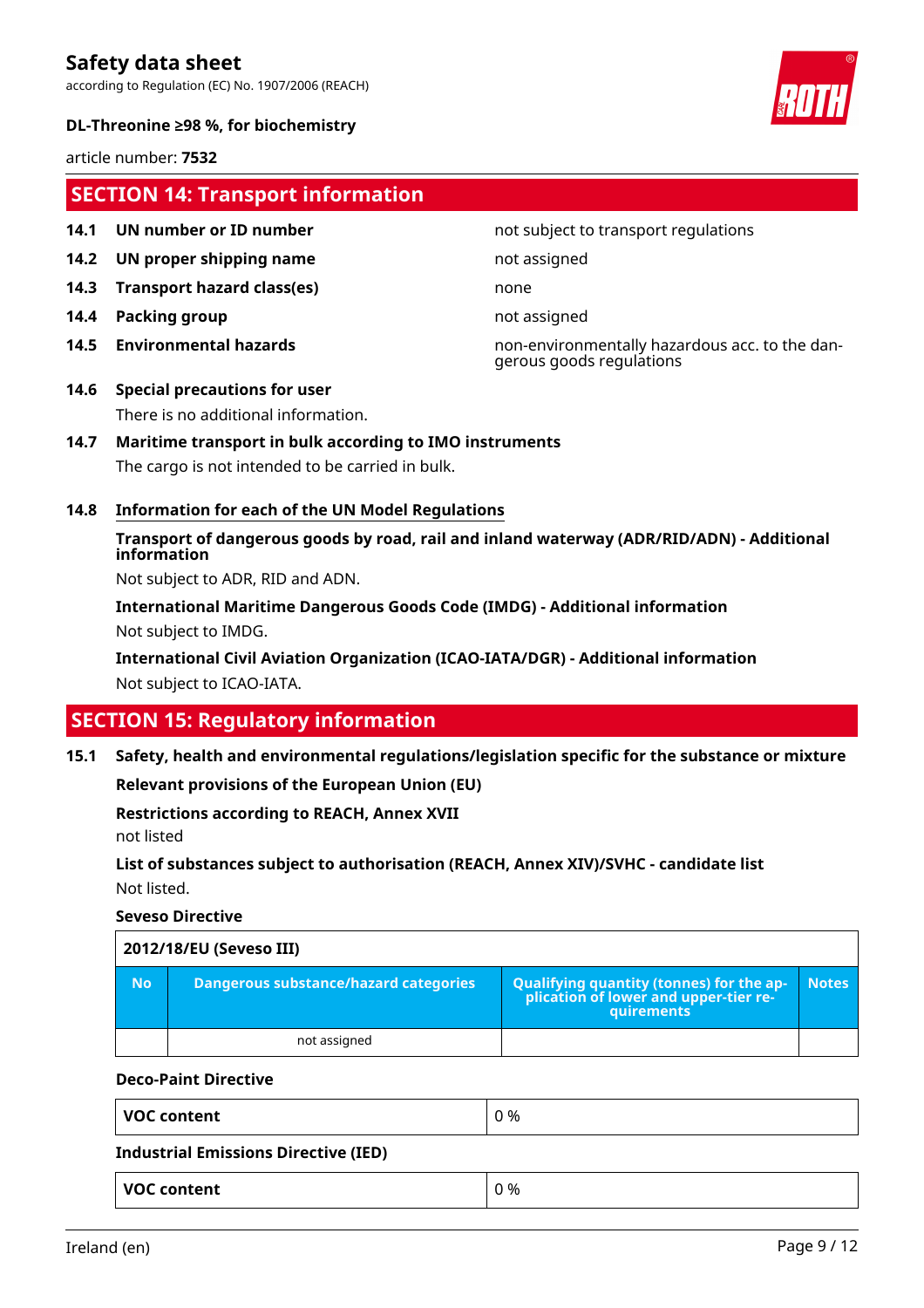according to Regulation (EC) No. 1907/2006 (REACH)





#### article number: **7532**

**Directive on the restriction of the use of certain hazardous substances in electrical and electronic equipment (RoHS)**

not listed

#### **Regulation concerning the establishment of a European Pollutant Release and Transfer Register (PRTR)**

not listed

#### **Water Framework Directive (WFD)**

not listed

#### **Regulation on the marketing and use of explosives precursors**

not listed

#### **Regulation on drug precursors**

not listed

# **Regulation on substances that deplete the ozone layer (ODS)**

not listed

# **Regulation concerning the export and import of hazardous chemicals (PIC)**

not listed

#### **Regulation on persistent organic pollutants (POP)**

not listed

# **Other information**

Directive 94/33/EC on the protection of young people at work. Observe employment restrictions under the Maternity Protection Directive (92/85/EEC) for expectant or nursing mothers.

# **National inventories**

| <b>Country</b> | <b>Inventory</b> | <b>Status</b>       |
|----------------|------------------|---------------------|
| AU             | <b>AICS</b>      | substance is listed |
| CA             | <b>DSL</b>       | substance is listed |
| <b>CN</b>      | <b>IECSC</b>     | substance is listed |
| <b>EU</b>      | <b>ECSI</b>      | substance is listed |
| JP             | <b>CSCL-ENCS</b> | substance is listed |
| KR             | KECI             | substance is listed |
| NZ             | NZIoC            | substance is listed |
| PH             | <b>PICCS</b>     | substance is listed |
| <b>TW</b>      | <b>TCSI</b>      | substance is listed |
| US             | <b>TSCA</b>      | substance is listed |

#### **Legend**

| AICS  | Australian Inventory of Chemical Substances                             |
|-------|-------------------------------------------------------------------------|
|       | CSCL-ENCS List of Existing and New Chemical Substances (CSCL-ENCS)      |
| DSL   | Domestic Substances List (DSL)                                          |
| ECSI  | EC Substance Inventory (EINECS, ELINCS, NLP)                            |
| IECSC | Inventory of Existing Chemical Substances Produced or Imported in China |
| KECI  | Korea Existing Chemicals Inventory                                      |
| NZIoC | New Zealand Inventory of Chemicals                                      |
| PICCS | Philippine Inventory of Chemicals and Chemical Substances (PICCS)       |
| TCSI  | Taiwan Chemical Substance Inventory                                     |
| TSCA  | <b>Toxic Substance Control Act</b>                                      |
|       |                                                                         |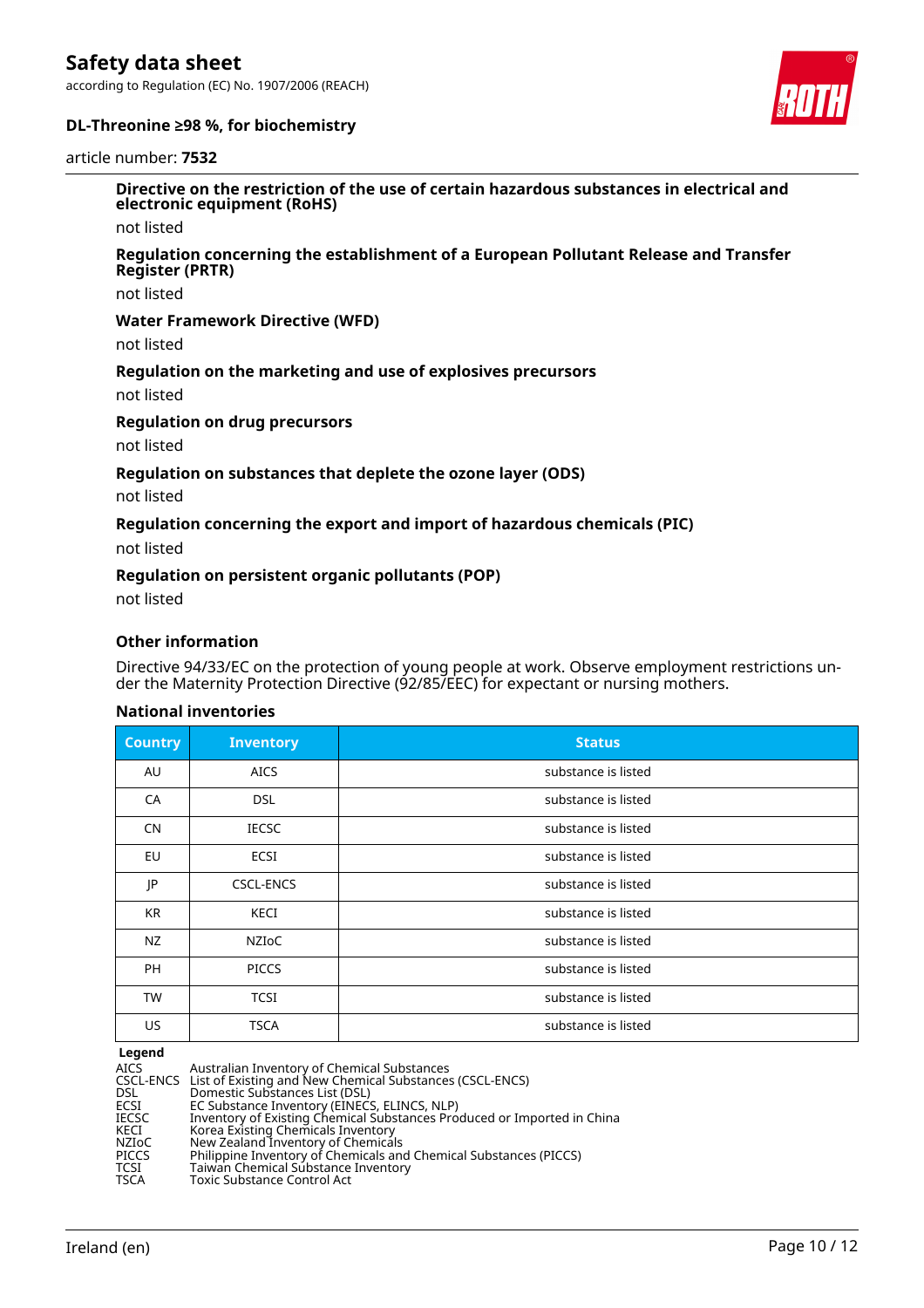according to Regulation (EC) No. 1907/2006 (REACH)



# **DL-Threonine ≥98 %, for biochemistry**

article number: **7532**

# **15.2 Chemical Safety Assessment**

No Chemical Safety Assessment has been carried out for this substance.

# **SECTION 16: Other information**

# **Indication of changes (revised safety data sheet)**

Alignment to regulation: Regulation (EC) No. 1907/2006 (REACH), amended by 2020/878/EU

| <b>Section</b> | <b>Former entry (text/value)</b>                      | <b>Actual entry (text/value)</b>                                                                                             | Safety-<br>relev-<br>ant |
|----------------|-------------------------------------------------------|------------------------------------------------------------------------------------------------------------------------------|--------------------------|
| 2.2            | Signal word:<br>not required                          |                                                                                                                              | yes                      |
| 2.3            | Other hazards:<br>There is no additional information. | Other hazards                                                                                                                | yes                      |
| 2.3            |                                                       | Results of PBT and vPvB assessment:<br>According to the results of its assessment, this<br>substance is not a PBT or a vPvB. | yes                      |

# Restructuring: section 9, section 14

# **Abbreviations and acronyms**

| Abbr.           | <b>Descriptions of used abbreviations</b>                                                                                                                                                                                       |
|-----------------|---------------------------------------------------------------------------------------------------------------------------------------------------------------------------------------------------------------------------------|
| <b>ADN</b>      | Accord européen relatif au transport international des marchandises dangereuses par voies de naviga-<br>tion intérieures (European Agreement concerning the International Carriage of Dangerous Goods by In-<br>land Waterways) |
| <b>ADR</b>      | Accord relatif au transport international des marchandises dangereuses par route (Agreement concern-<br>ing the International Carriage of Dangerous Goods by Road)                                                              |
| CAS             | Chemical Abstracts Service (service that maintains the most comprehensive list of chemical substances)                                                                                                                          |
| Ceiling-C       | Ceiling value                                                                                                                                                                                                                   |
| <b>CLP</b>      | Regulation (EC) No 1272/2008 on classification, labelling and packaging of substances and mixtures                                                                                                                              |
| <b>DGR</b>      | Dangerous Goods Regulations (see IATA/DGR)                                                                                                                                                                                      |
| EC No           | The EC Inventory (EINECS, ELINCS and the NLP-list) is the source for the seven-digit EC number, an identi-<br>fier of substances commercially available within the EU (European Union)                                          |
| <b>EINECS</b>   | European Inventory of Existing Commercial Chemical Substances                                                                                                                                                                   |
| <b>ELINCS</b>   | European List of Notified Chemical Substances                                                                                                                                                                                   |
| <b>GHS</b>      | "Globally Harmonized System of Classification and Labelling of Chemicals" developed by the United Na-<br>tions                                                                                                                  |
| <b>IATA</b>     | <b>International Air Transport Association</b>                                                                                                                                                                                  |
| <b>IATA/DGR</b> | Dangerous Goods Regulations (DGR) for the air transport (IATA)                                                                                                                                                                  |
| <b>ICAO</b>     | <b>International Civil Aviation Organization</b>                                                                                                                                                                                |
| <b>IMDG</b>     | International Maritime Dangerous Goods Code                                                                                                                                                                                     |
| <b>NLP</b>      | No-Longer Polymer                                                                                                                                                                                                               |
| PBT             | Persistent, Bioaccumulative and Toxic                                                                                                                                                                                           |
| <b>REACH</b>    | Registration, Evaluation, Authorisation and Restriction of Chemicals                                                                                                                                                            |
| <b>RID</b>      | Règlement concernant le transport International ferroviaire des marchandises Dangereuses (Regula-<br>tions concerning the International carriage of Dangerous goods by Rail)                                                    |